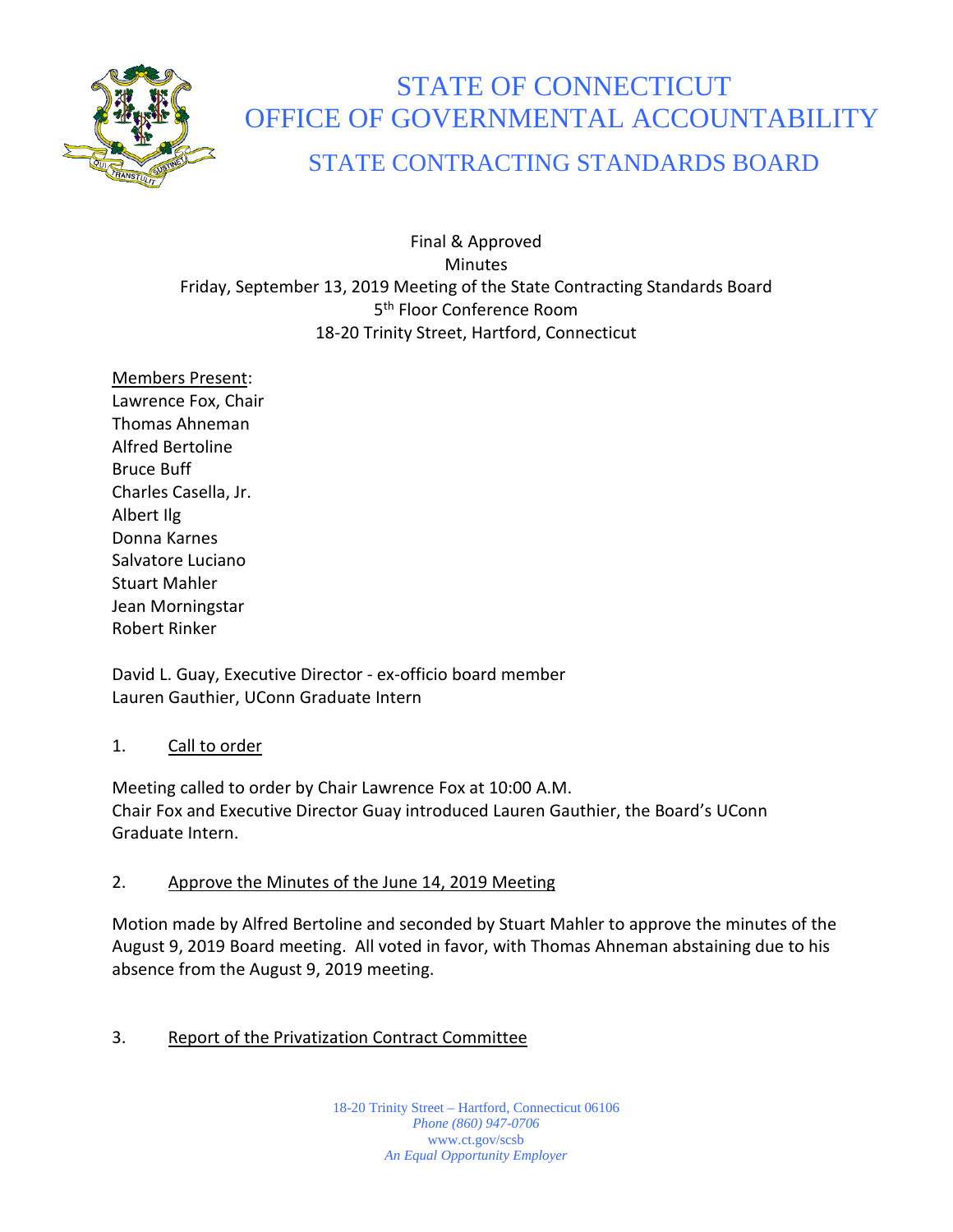Chair Fox reported that the Privatization Contract Committee held just a short meeting last month, receiving a copy of a letter from William Garrity, President University Health Professionals to the Department of Correction concerning pharmacy privatization at UConn Health.

# 4. Report from the Sec. 4e-36 Contested Solicitations and Awards Subcommittee

Subcommittee Chair Robert Rinker reported that the Subcommittee has no pending matters.

# 5. Work Group Reports

### a. Report from Audit Work Group

Audit Work Group Chair Thomas Ahneman reported that the Audit Work Group met earlier this morning. Compliance information has been received from all agencies being audited in 2019 for Fiscal Year 2018 and the Work Group is in the process of completing their reports. In October the Work Group intends to interview representatives from the Department of Rehabilitation Services, the Department of Agriculture and the Department of Consumer Protection.

Chair Ahneman informed the Board that at the morning meeting the Work Group discussed the general misunderstanding of the Cost-Effectiveness-Evaluation requirement and the Work Group is bringing this issue to the full Board. The Work Group would like the Board to communicate the requirement to each agency and ask the Department of Administrative Services to add a comment about the issue at their 2019 Municipal and State Procurement Summit on September 25, 2019.

Carol Wilson, Director of Procurement for the Department of Administrative Services in attendance at the meeting agreed to include the matter at their September 25, 2019 Summit.

Executive Director Guay motioned, seconded by Salvatore Luciano to communicate with each agency about the proper use and requirement for completing a Cost-Effectiveness-Evaluation. Following further discussion all voted in favor.

### 6. Preliminary Report of 2019 Legislation affecting the Board

Alfred Bertoline reported that there are new requirements imposed upon the Office of Policy and Management (OPM) concerning contracting, all great opportunities for the Board's participation and input. The committee chaired by Mr. Bertoline has reviewed all the Board's past recommendations and produced a number of issues that the Board could recommend to OPM. Mr. Bertoline expressed that the recommended approach would be to reach out to OPM and communicate and meet with them about the Board's suggestions and recommendations.